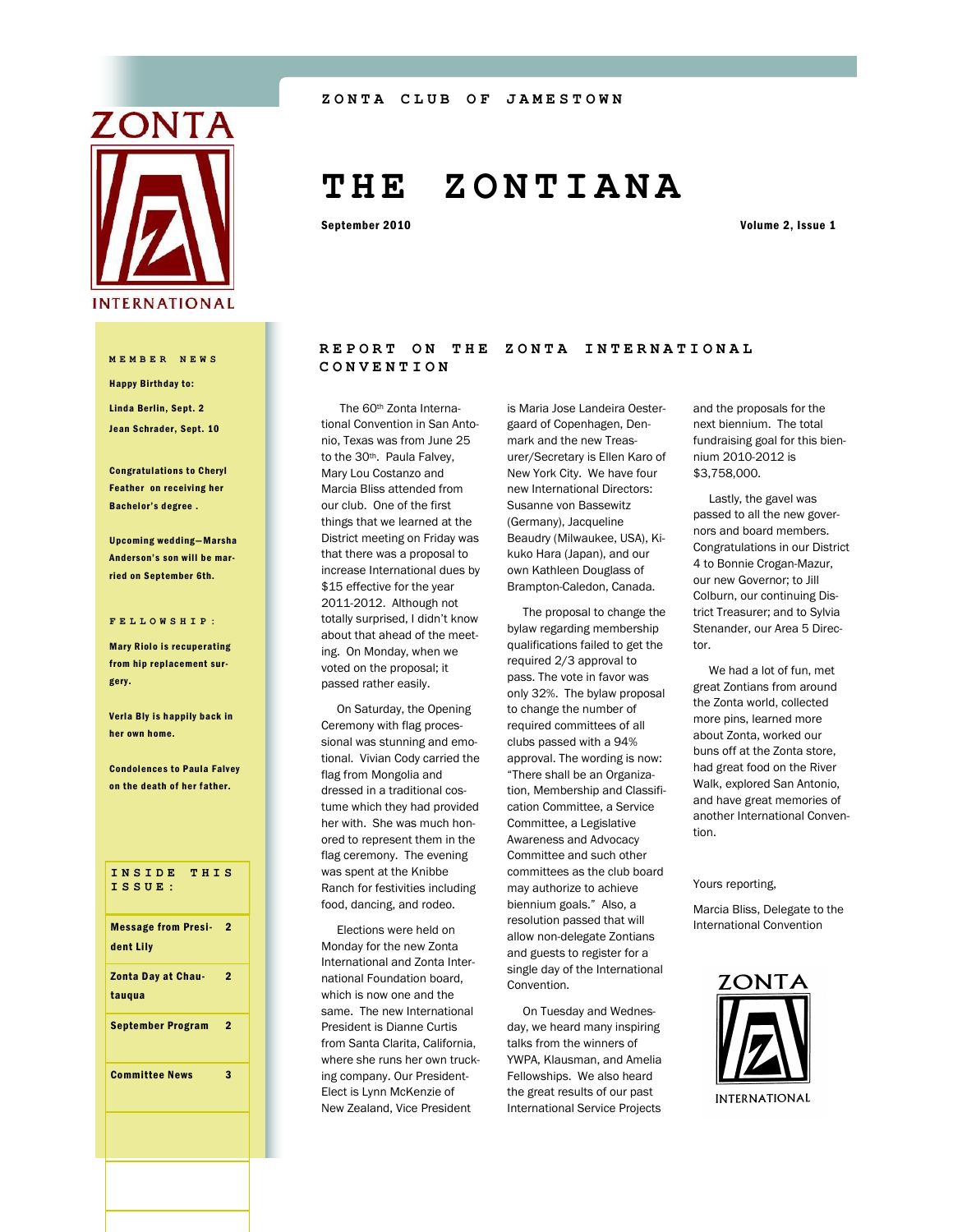# **A MESSAGE FROM PRESI D E N T L I L Y**

 September is coming up very fast and that means that the children go back to school. And that means that summer vacation is over for the Zontians of Jamestown. I don't think that we think of it as a chore, it's something that we want to do to help our fellow women. And our Zonta Club of Jamestown does it so well.

 Some of our committees have already met and made some exciting plans for the coming year!

 As you know we have been working to outfit a room at WCA hospital for women undergoing chemo therapy for cancer to receive free wigs from Zonta. It came to our attention last year these women from Jamestown were sent to Williamsville to get wigs. We felt that, that was too far for women who are weak and not feeling well to travel. WCA has found a lovely room for us to outfit and use for this purpose. Lynn Jordan has been collaborating with WCA's decorator and a paint colour has been chosen. WCA will buy the paint and do the painting. Lynn has also found a cabinet at a household sale and it was picked up and delivered to WCA by

Marcia Bliss's husband & Cheryl Feather's friend. Not only do Zontians work well together, we also drag in our family and friends.

 We are now searching for 6 matching chairs (they must have arms), three-way mirrors, and hand held mirrors, 3 lamps and some pretty scarves. And money donations will always be appreciated to help buy the wigs. Sylvia Stenander has agreed to be the person to accept donations.



#### **ZONTA DAY AT CHAUTAU QUA**

 Zonta Day at Chautauqua was, once again, a great success. Approximately 40 women joined us on a beautiful, although very hot, July day.

 The morning lecture platform brought us a presentation by Vali Nasr, senior adviser to U.S. Special Representative for Afghanistan and Pakistan. His insights about the people in these two countries were very enlightening.

 A delicious buffet lunch was served in the beautiful Athenaeum parlor room.

 Following lunch, we heard from our keynote speaker, Dr. Sakena Yacoobi, Executive Director of the Afghan Institute of Learning. Dr. Yacoobi, through her organization , has led efforts to educate women and children in Afghanistan, and to provide teacher training, as well as health education. She spoke about the improvements in the availability of education for women and children and the impact these changes have had on the people of Afghanistan. Dr. Yacoobi also spoke at the 2:00 lecture at the Hall of Philosophy.

 Bonnie Crogan-Mazur, our new governor for District 4 also addressed the group.

 A basket raffle, always a favorite activity, ended the afternoon.

# Labor Day Festival Food Concession

It's not too late to volunteer cookies, brownies, your time or all of the above for our booth. Contact Marcia Bliss or Ann Rizzo for details.

**SEPTEMBER PROGRAM - G E N E R A T I O N A L DIFFERENCES** 

 In our increasingly diverse world, one of the differences we see is that of the generations. When we were born, the times we were raised in, the significant events in the world we grew up in and the values of those around us shaped our outlook. This affects how we communicate, our attitudes, how we approach our work, our values, how we like to be recognized for our efforts, how we learn and how we respond to

authority – plus more! We'll be discussing Generational Differences and its impact on us, the world around us and Zonta. Come prepared to participate, have fun and learn some things along the way!